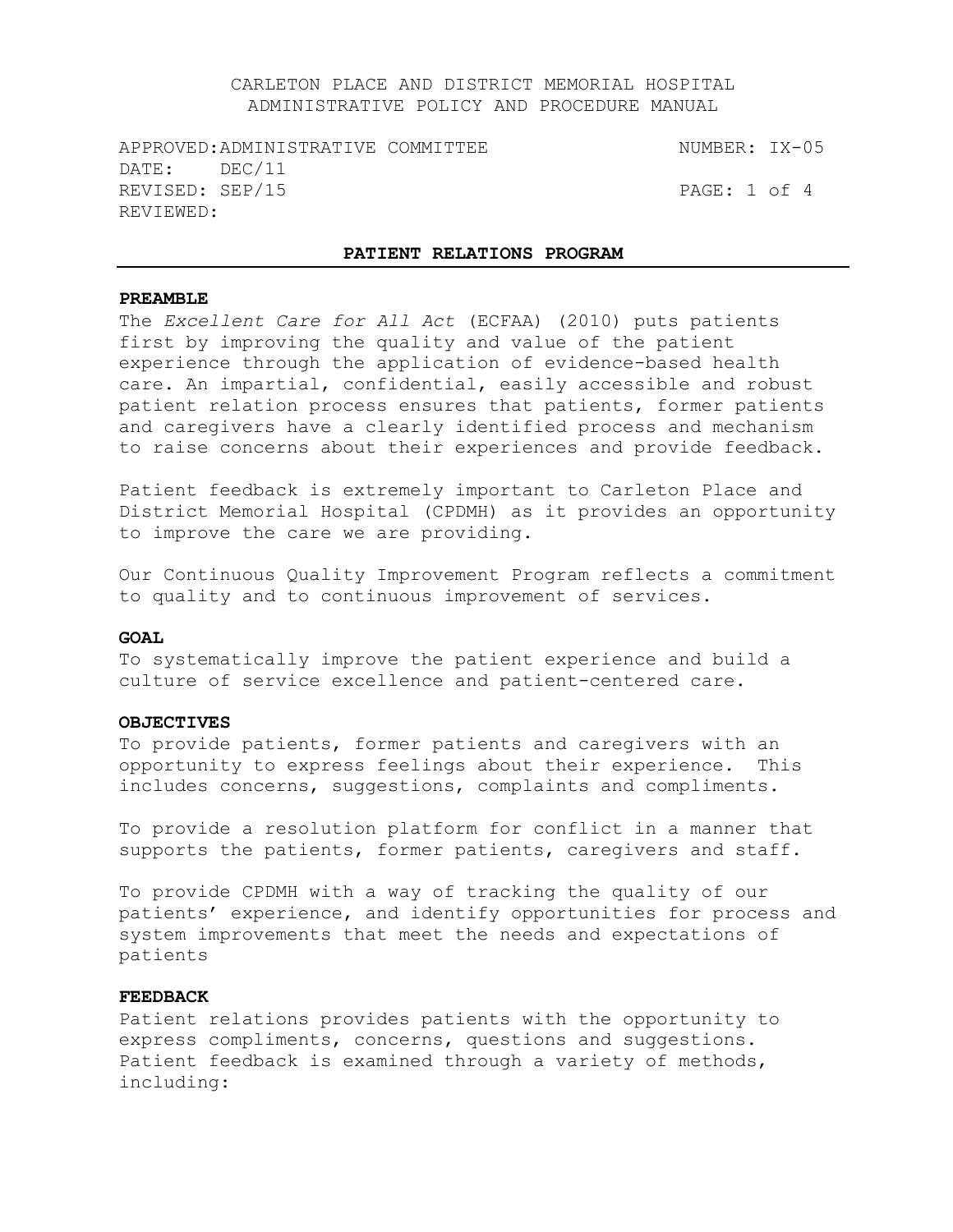APPROVED:ADMINISTRATIVE COMMITTEE NUMBER: IX-05 DATE: DEC/11 REVISED: SEP/15 PAGE: 2 of 4 REVIEWED:

#### **PATIENT RELATIONS PROGRAM**

- NCR Picker satisfaction data in Emergency & Med/Surg
- Written letters
- Emails
- Comment Cards
- Telephone calls
- Manager or staff contact

### **COMPLAINTS**

Complaints may be verbal or written, and the act of making a complaint will in no way prejudice a patient's care. A "Patient/Family Complaint Form #547" will be completed by the staff member who receives the complaint.

Complaints of a minor nature will be dealt with by the Manager of the area. The Chief Nursing Executive will receive notice of all complaints and will follow up on any complaint of a serious nature or one, which is unresolved at the Manager level. The Chief Executive Officer will review all complaints. The Board Quality Committee will review aggregate complaint data twice annually.

### **PROCEDURE**

- 1. All complaints will be responded to by phone initially, **within 72 hours of receipt**, indicating the initial course of action to be taken by the hospital management: i.e. investigate the complaint, take corrective action.
- 2. A patient/family complaint form #547 will be initiated in all cases.
- 3. A status update of the review/investigation of the complaint will be provided **within 5 days** of receiving that complaint and whenever a complainant reasonably requests further information.
- 4. A written response will be provided to the complainant upon completion of the review. The written response will include the resolution of the complaint (to the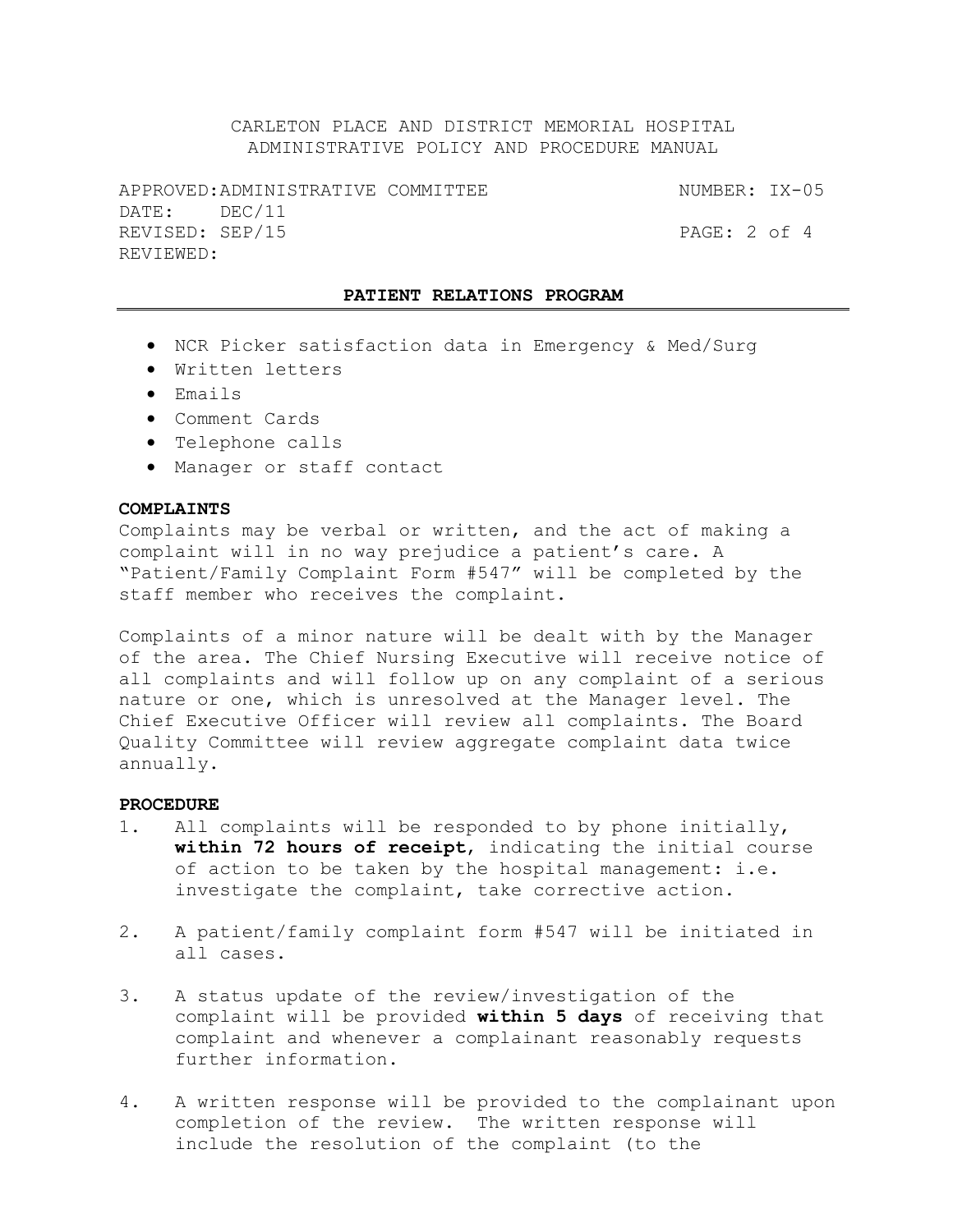APPROVED:ADMINISTRATIVE COMMITTEE NUMBER: IX-05 DATE: DEC/11 REVISED: SEP/15 PAGE: 3 of 4 REVIEWED:

#### **PATIENT RELATIONS PROGRAM**

satisfaction of the complainant) or the view of the hospital that it cannot resolve the complaint and reasons thereof.

- 5. Complaints concerning a department manager will be reviewed/investigated by the Senior Management level.
- 6. Complaints concerning the Senior Management level will be investigated by the Chief Executive Officer and/or the Chair of the Board.
- 7. Complaints concerning physicians or the medical care of a patient will be forwarded to the Chief Nursing Executive. The CNE will forward them to the Chief of Staff/Chief of Department for investigation and patient follow-up.
- 8. If the complaint involves structural problems, the Plant Services manager will be notified to investigate, correct if appropriate, and respond in writing within 48 hours to the Chief Nursing Executive.
- 9. Situations found to be a variance with Hospital policy or procedure, normal courtesy, or safety and security shall be corrected at once. The person or persons responsible will be informed of the complaint and the action required by them to eliminate the cause of the complaint.
- 10. Situations investigated by the Chief of Staff will be discussed with the physician concerned by the Chief of Staff. Action required to resolve the complaint will be taken by the concerned physician. It is the responsibility of the physician/Chief of Staff/Chief of Department to contact the complainant to discuss any action taken to resolve the complaint. The Chief Nursing Executive requires notification from the physician of the above resolution and that communication to the complainant occurred.